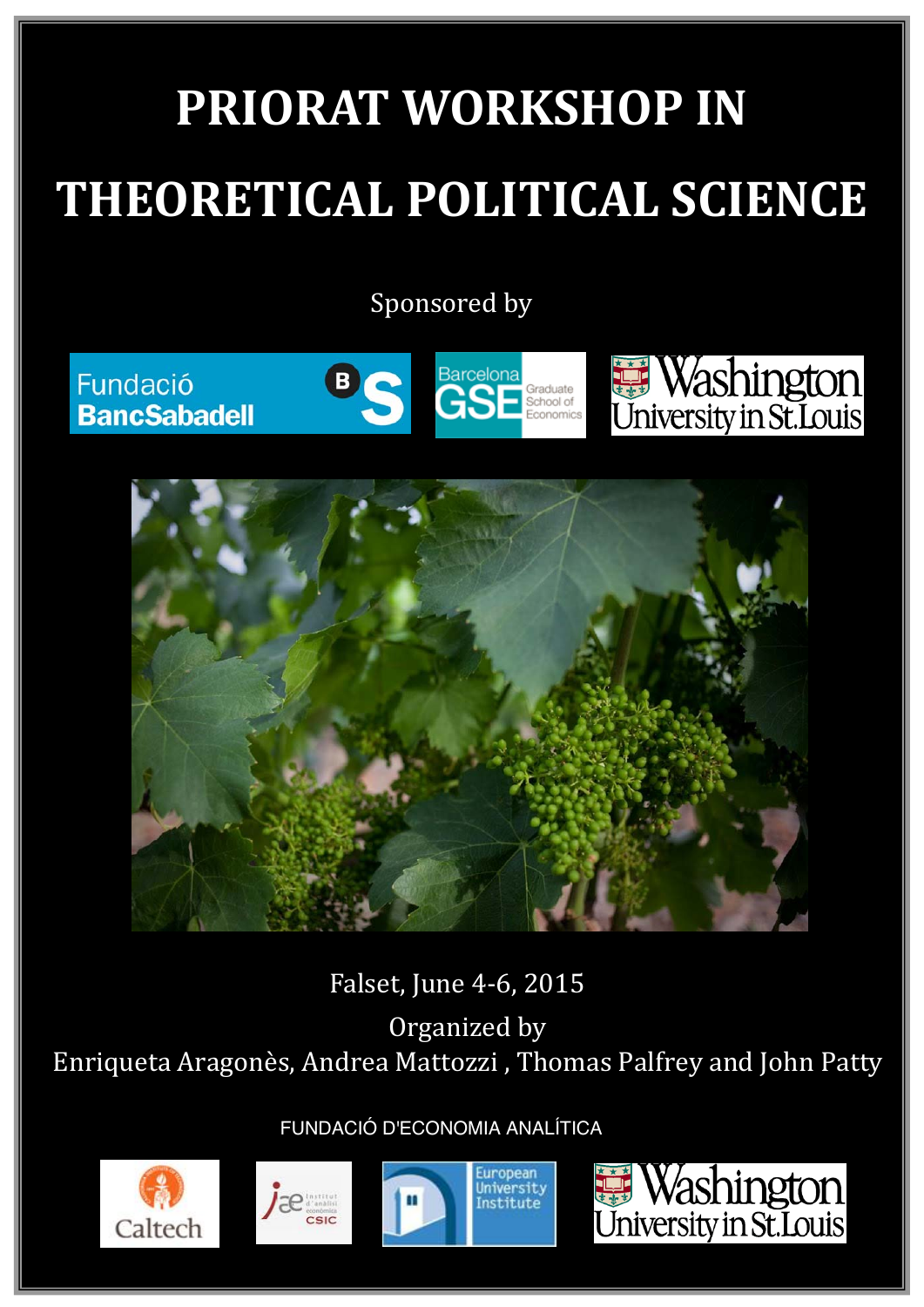#### **PROGRAM**

## **Thursday June 4**

## **14:00-15:30 AGENDA SETTING AND LOBBYING**

Dan Bernhardt *Reactionary reform and radical restraint* (with Peter Buisseret) Arnaud Dellis *Informational Lobbying and Agenda Distortion* (with Christopher Cotton)

15:30-15:45 coffee break

## **15:45-17:15 POLITICS AND THE MEDIA**

Cesar Martinelli *Media vs politicians: Who buys whom?* Maria Petrova and Galina Zudenkova *Content and Coordination Censorship in Authoritarian Regimes*

## **Friday June 5**

## **9:15-11:30 VOTING AND ELECTIONS**

Ken Shotts *Challengers and Electoral Accountability* (with Scott Ashworth) Hans Gersbach *A First Appraisal of History-bound Reelections* Andrea Mattozzi and David Levine *Voting with collusive groups*

11:30-12:00 coffee break

#### **12:00-13:30 CAMPAIGNS**

Keith Schnakenberg *Directional Cheap Talk in Electoral Campaigns* Arianna Degan *Persuasive Political Campaigns* (with Ming Li)

13:30 Lunch

# **15:30-17:00 ELECTIONS AND POLITICAL COMPETITION**

Matias Polborn *Political Competition in Legislative Elections* (with Stefan Krasa) Kostas Matakos *Divide and Rule: Redistribution in a Model with Differentiated Candidates* (with Dimitrios Xefteris)

## **Saturday June 6**

# **9:30-11:00 LEADERSHIP AND THE QUALITY OF POLITICIANS**

Ruben Enikolopov *Electoral Rules and the Quality of Politicians: Theory and Evidence from a Field Experiment in Afghanistan* (with Andrew Beath, Fotini Christia, and Georgy Egorov) Sabine Flamand *Weak Versus Strong Leaders and Incentives in Political Parties* (with Benoit Cruzen)

11:00-11:30 coffee break

## **11:30-13:00 INSTITUTIONS AND DYNAMICS**

Pablo Montagnes and Stephane Wolton *Optimal purges* Roger Lagunoff *Tipping Points and Business-as-Usual in a Global Carbon Commons* (with Rodrigo Harrison)









**FUNDACIÓ D'ECONOMIA ANALÍTICA**